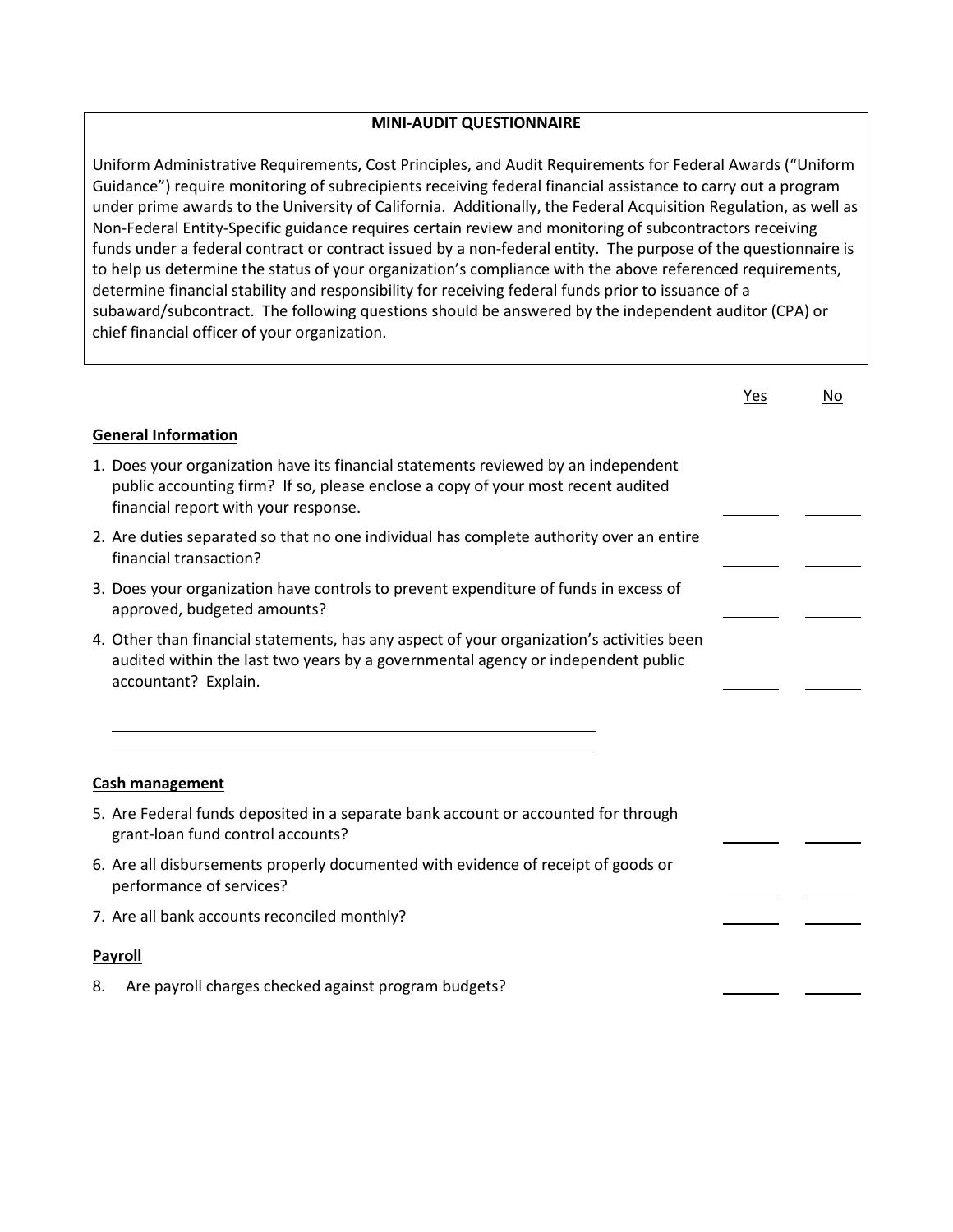9. What system does your organization use to control paid time, especially time charged to sponsored agreements?

|     | Procurement                                                                                                                           | Yes | No |
|-----|---------------------------------------------------------------------------------------------------------------------------------------|-----|----|
|     | 10. Are there procedures to ensure procurement at competitive prices?                                                                 |     |    |
|     | 11. Is there an effective system of authorization and approval of:<br>(a) capital equipment expenditures;<br>(b) travel expenditures. |     |    |
|     | <b>Property Management</b>                                                                                                            |     |    |
|     | 12. Are detailed records of individual capital assets kept and periodically balanced with<br>the general ledger accounts?             |     |    |
|     | 13. Are there effective procedures for authorizing and accounting for the disposal of<br>property and equipment?                      |     |    |
|     | 14. Are detailed property records periodically checked by physical inventory?                                                         |     |    |
| 15. | Briefly describe the organization's policies concerning capitalization and<br>depreciation.                                           |     |    |
|     |                                                                                                                                       |     |    |
|     |                                                                                                                                       |     |    |

## **Cost Transfers**

 $\overline{a}$ 

16. How does the organization ensure that all cost transfers are legitimate and appropriate?

## **Indirect Costs**

 $\overline{a}$ 

L

L

 $\overline{\phantom{0}}$ 

17. Does the organization have an indirect cost allocation plan or a negotiated indirect cost rate? Explain.

 $\overline{a}$ 

18. Does the organization have procedures which provide assurance that consistent treatment is applied in the distribution of charges to all grants?